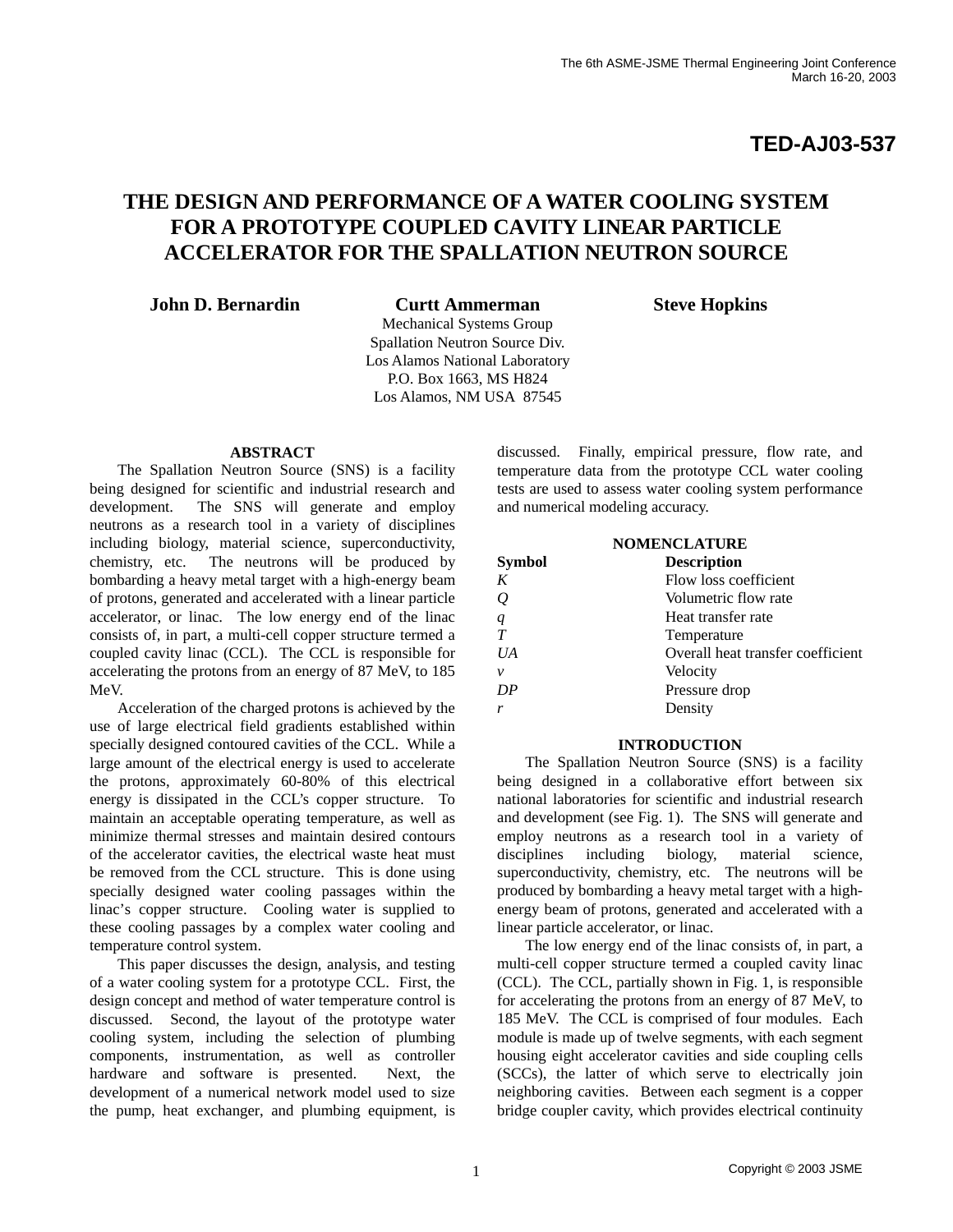between the adjoining segments. Additional design details on accelerator structures can be found in [1, 2].

RF electrical energy is fed into the accelerator cavities and bridge couplers to provide high gradient electrical fields that serve to accelerate the protons. While a large amount of the electrical energy is used to accelerate the protons, approximately 60-80% of this electrical energy is dissipated in the CCL's copper structure. To maintain an acceptable operating temperature, as well as minimize thermal stresses and maintain desired contours of the accelerator cavities, the electrical waste heat must be removed from the CCL structure. This is done using forced convection cooling with specially designed water cooling passages within the linac's copper structure. The internal cavity and SCC water cooling passages are displayed in an exploded view of Fig. 1. The bridge coupler cooling passages consist of copper coils that are brazed to the outer cylindrical surface, as displayed in Fig. 1. More details on these cooling passages as well as the finite element and computational fluid dynamics numerical models employed to optimize their designs and the water flow rates, can be found in [3]. Table 1 summarizes the heat loads and required water cooling flow rates and temperatures for the various CCL components.

Table 1. Summary of the heat loads and required water cooling flow rates and temperatures for the prototype CCL.

| now rates and temperatures for the prototype ecu. |                  |                   |                |  |
|---------------------------------------------------|------------------|-------------------|----------------|--|
| Component                                         | <b>Heat Load</b> | <b>Water Flow</b> |                |  |
|                                                   | [W]              | Rate [Lpm]        | Temp. and      |  |
|                                                   |                  | (gpm)             | Range $[°C]$   |  |
| <b>Individual Cavity</b>                          | 1,073            | 9.5(2.5)          | $25.0 \pm 7.5$ |  |
| Individual SCC                                    | 119              | 0.95(0.25)        | $25.0 \pm 7.5$ |  |
| <b>Bridge Coupler</b>                             | 500              | 3.8(1.0)          | $25.0 \pm 7.5$ |  |
| Segment<br>8<br>of                                | 9.545            | 83.6 (22.0)       | $25.0 + 7.5$   |  |
| Cavities and SCCs                                 |                  |                   |                |  |
| Entire<br>CCL.                                    | 19.590           | 171 (45.0)        | $25.0 + 7.5$   |  |
| Prototype                                         |                  |                   |                |  |

Cooling water is supplied to the CCL cooling passages by a closed-loop water cooling and temperature control system, similar to those used on other linacs [4, 5]. A highly simplified flow diagram of such a closed-loop temperature control system is shown in Fig. 2(a). In this loop, water is pumped at a constant flow rate to the linac, where it picks up heat. On the return leg, a 3-way valve directs a portion of the flow through a liquid-to-liquid heat exchanger to dump heat to a chilled water source, while the remainder of the water is diverted through a by-pass line. These two flows then recombine before entering the pump for circulation back to the linac. In this closed-loop circuit, water temperature control is achieved by manipulating the hot side (linac side) heat exchanger water flow rate while holding the cold-side water inlet temperature and flow rate constant. By changing the hotside water flow rate, the overall heat transfer coefficient of the heat exchanger is varied. Since the heat removal rate must effectively remain constant for a quasi-steady-state condition, the heat exchanger's hot-side water temperature must change inversely to the overall heat transfer coefficient to achieve a new and balanced operating condition. Consequently, increasing the water flow through the heat exchanger results in an increase in the overall heat transfer coefficient, and an associated decrease in the mean outlet water temperature. And conversely, decreasing the water flow through the heat exchanger results in a decrease in the overall heat transfer coefficient, and an associated increase in the mean outlet water temperature. The outlet water temperature dependence on the heat exchanger hot-side flow rate is depicted in Fig. 2(b). Figure 2(a) is a simplified view of the actual water cooling system design. More detailed descriptions of the cooling system are provided in the next section.

This paper discusses the design, analysis, and testing of a water cooling system for a prototype CCL. First, the design layout of the prototype water cooling system, including the selection of plumbing components, instrumentation, as well as controller hardware and software is presented. Next, the development of a numerical network model used to size the pump, heat exchanger, and plumbing equipment, is discussed. Finally, empirical pressure, flow rate, and temperature data from the prototype CCL water cooling tests are used to assess water cooling system performance and numerical modeling accuracy.

# **WATER COOLING SYSTEM DESIGN AND EXPERIMENTAL APPARATUS**

Figure 3 displays a prototype CCL that was built to test the design and manufacturing concepts of the linac, as well as the performance of the water cooling and temperature control system. As the schematic of Fig. 3 indicates, the CCL prototype is comprised of two 8-cavity OFC copper segments joined by an OFC copper bridge coupler and mounted on a support stand. Figure 3 also displays several subsystem interfaces for the CCL including the vacuum pumping equipment, the RF window, which is the interface connection between the RF waveguide and the CCL, and a large number of water cooling lines.

Figure 4(a) displays the piping and instrumentation diagram of the prototype CCL water cooling system. The heart of the water cooling system is the water skid, or the components that lie within the dashed outline of Fig. 4(a). The water skid is a self-contained unit with all of the necessary plumbing, water purification hardware, instrumentation, pumping, and heat transfer equipment required for delivering water at a desired flow rate, purity, and temperature to the CCL RF structure. The prototype water skid fabricated for this study is displayed in Fig. 5.

A small capacity tank served as a water reservoir and allowed for expansion and contraction of the water associated with temperature changes. The tank was equipped with a Nitrogen gas source for controlling system pressure and reducing the presence of dissolved oxygen in the water. A pressure relief valve, vent valve, and a liquid low-level indicator were added to the tank for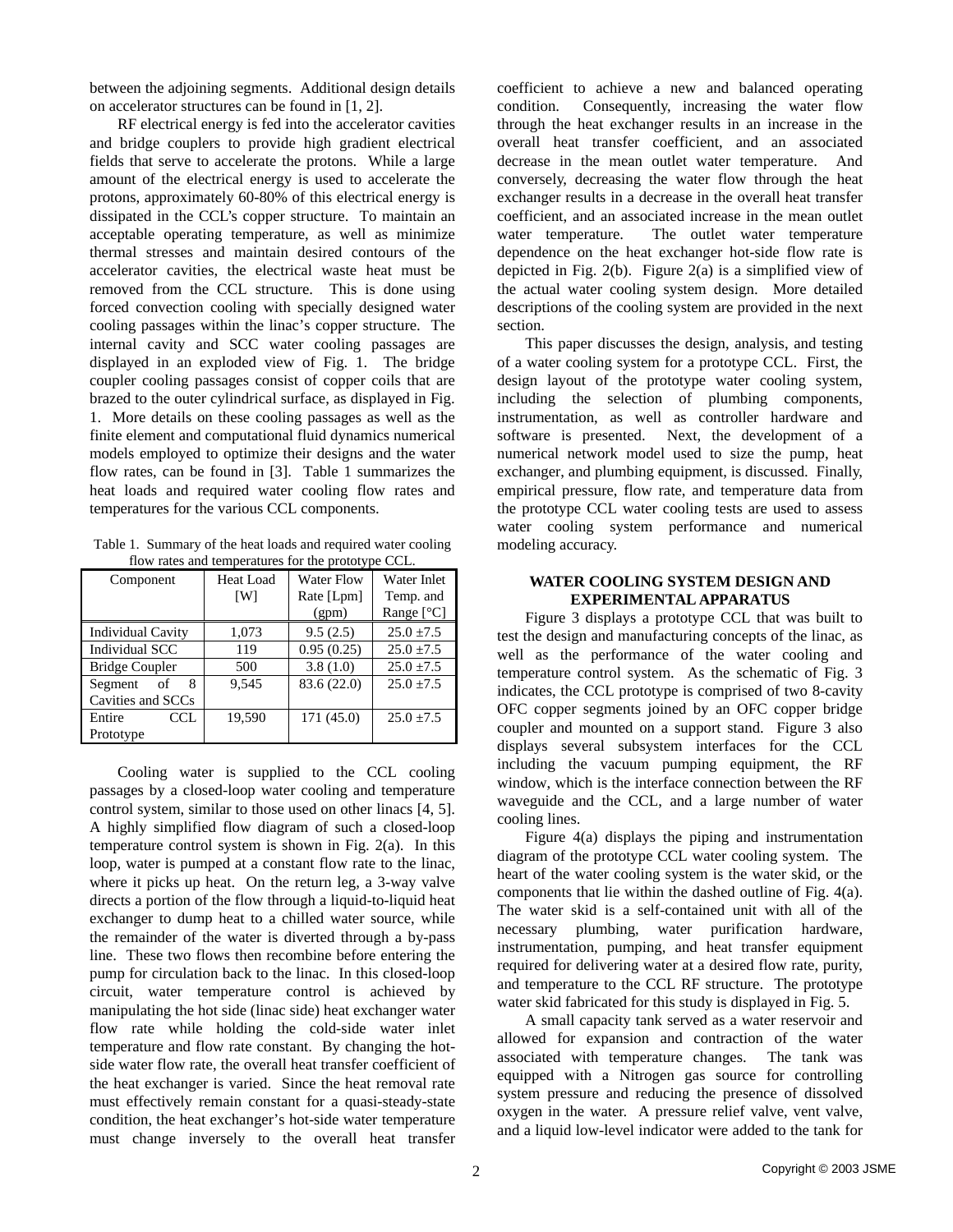safety purposes. The water reservoir fed the main water line on the suction side of the pump through a manual valve. The reservoir tank capacity was kept below 38 Liters (10 gal) to minimize the effect of its thermal mass on the time response of the water loop's temperature control system.

A high capacity, variable speed centrifugal pump (R.S. Corcoran Co., Series 4000, Model DVL-FAB (AA)), rated at 380 Lpm @ 455 kPa (100 gpm @ 65 psig), with a maximum dead head pressure of 630 kPa (90 psig), was selected to supply a constant water flow rate to the RF structure.

To provide for heating of the water loop, a 34 kW inline electrical water heater was placed downstream of the pump. A manual ball valve, plumbed in parallel with the heater, was used to direct all of the water flow through the heater when it was in use. To remove the waste heat from the cooling loop and maintain the desired water temperature, a stainless steel flat plate counter-flowing heat exchanger (Flat Plate Inc., FP10\*20-60) was incorporated. The cold side of the heat exchanger was supplied with refrigerated water from a water chiller (Cooling Technology, Inc., Model CPCW-35) possessing a maximum flow capacity of 570 Lpm @ 307 kPa (150 gpm @ 44 psig), and a rated heat removal capacity of 115 kW @ 10°C delivery temperature. The chiller's waste heat was dumped to a facility-supplied, evaporative cooling water circuit.

The water temperature in the flow loop was manipulated by adjusting the distribution of water flow between the heat exchanger and the heat exchanger bypass line (see Fig. 4). This was achieved using a proportional 3-way valve (A-T Controls Inc., Series 30, Model 30-F1-150/TED2-XX-T) upstream of the heat exchanger. The 3-way valve split the water flow between the heat exchanger and a by-pass line.

A water purification system was included in the design of the water skid to minimize the formation of deposits, scale buildup, biological growth, corrosion and radionuclide activation. This system consisted of  $5*10^{-6}$ m and a  $1*10^{-6}$  m filter for removal of debris, a carbon bed for extraction of hydrocarbons, several ion exchange resins for the removal of salts and minerals, an oxygen scavenger to remove dissolved oxygen, and an ultraviolet lamp to kill bacteria. The water treatment hardware was placed in a small side loop through which approximately 3% of the total flow was circulated. Electrical resistivity, pH, and dissolved oxygen sensors were used to monitor the water purification system performance. A sampling port was provided to monitor particulates, total organic carbon, bacteria counts, and trace elements. More specific details concerning the criteria, design, and performance of the water purification system can be found in [3, 6].

The water skid delivered cooling water to a main supply manifold, which distributed the water to the CCL cavities, side coupling cells, and bridge coupler by way of multiple distribution lines, as shown in the piping and instrumentation diagram of Fig. 4(b). A corresponding set

of water lines served to transfer the cooling water back to the water skid upon exiting the CCL. Globe valves on the supply lines and flow meters on the return lines, were used to accurately meter the correct amount of water to each set of CCL components.

The majority of the plumbing was fabricated from copper pipe and fittings, as well as flexible buna-n hoses, while the valves, strainers, and other components were comprised of 316 stainless steel.

A variety of transducers, shown in Fig. 4, were strategically placed on the water skid and on the CCL supply and return lines to record water temperature, pressure, and flow rate. Platinum wire wound RTDs (100 Ohm, 3 lead, European calibration) with a calibrated accuracy of  $\pm 0.1^{\circ}$ C, were used to measure water temperatures. System pressures were measured with transducers with a 0-699 kPag (0-100 psig) full scale range and an accuracy of 2.8 kPa (0.4 psi). Paddle wheel flow meters, with an accuracy of  $\pm 6.1$  cm/s ( $\pm$  0.2 ft/sec) were used to monitor flow rates in water lines with internal diameters of 2.54 cm (1 in.) and larger. Turbine flow meters, with an accuracy of 1%, were used on water lines with an internal diameter of 0.95 cm (0.375 in.). To minimize electrical noise and interference, all instrumentation and communication cables were shielded and electrically grounded. Several of the transducers were used for flow and temperature control purposes during operation, while the remainder were employed for system monitoring as well as energy balance and pressure drop calculations.

All transducers, as well as the 3-way control valve, were connected to a FieldPoint distributed input/output and data acquisition system, which was supervised with a PC running Labview 5.0 software. The Labview 5.0 software acquired all of the water purity, temperature, pressure, and flow rate data at a periodic rate defined by the operator. Water temperature control was achieved with a Labview PID algorithm to manipulate the position of the 3-way valve. The PID algorithm employed a usersupplied water temperature set-point and a user-defined RTD temperature reading as the feed-back variable. Specific details on the design and operation of the temperature control system software can be found in [7].

Before the prototype CCL water cooling system tests could be conducted, the correct flow distribution had to be established. This was achieved by circulating water through the entire system and manually adjusting the globe valves on the CCL water inlet lines, the water purification loop, and the pump by-pass loop. Flow rates were continuously monitored throughout the system to obtain the necessary valve settings. Next, the water chiller was turned on and the water supply temperature and flow rate were set. Next, the two electrical water heaters were turned on to supply a steady-state heat load to the system. Finally, the water temperature control system was activated and the desired CCL water inlet temperature setpoint was programmed into the control system software. At this point, the Labview PID algorithm maintained the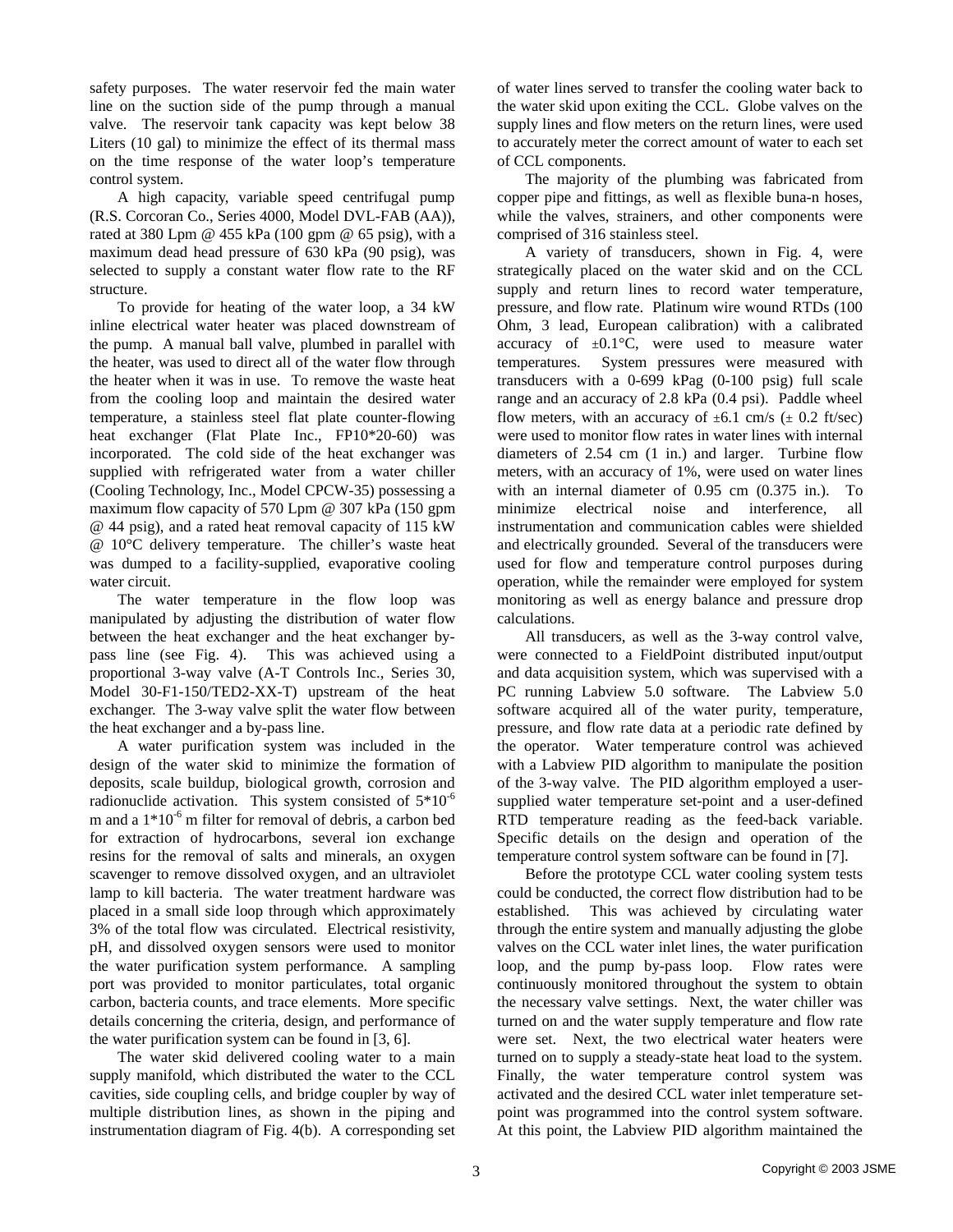desired water temperature through control of the 3-way valve position, and the data acquisition system continuously logged the system's water temperatures, pressures, and flow rates.

Once the water cooling system was functioning properly, the performance testing of the CCL prototype and its water cooling and temperature control system was initiated. During these tests, RF power at various amplitudes, frequencies, and pulse lengths, was applied intermittently to the prototype CCL. The total average RF power was gradually increased to the design level of 19.59 kW for the prototype CCL. Throughout the tests, the temperature, pressure, and flow rate data from the water cooling system, as well as the RF parameters, were periodically recorded.

#### **NUMERICAL MODELS**

To support the design and optimization of the water cooling system, a representative numerical model of the prototype CCL water cooling system was developed using the software package SINDA/FLUINT [8]. This model aided in the sizing of the water cooling system components so that the cooling parameters listed in Table 1 could be met.

SINDA/FLUINT uses a nodal network modeling approach to represent a complex flow system as a series of lumps, where pressure and temperature are calculated, connected by path lines, where flow resistance is defined and flow rate is calculated. Figure 6 illustrates the SINDA/FLUINT representation of a basic flow loop. Lumps may be described by a tank, T-10, where energy and mass can change with time, or they may be represented by a simple junction, J, which is a tank of zero volume. Path lines can be made up of one of many different elements including tubes, T, of a given length and diameter, a valve, CT, with a variable flow resistance, a pressure loss, L, to account for a fitting or pipe bend, a constant volume pump, VF, etc. A SINDA/FLUINT model may also employ a "Tie" element that is used to join fluid submodels with thermal submodels, such as those required in a heat exchanger calculation. More specific SINDA/FLUINT modeling capabilities can be found in [8].

Two separate SINDA/FLUINT models were built for this study. The first, termed the CCL segment and Bridge Coupler model, was used to represent the water lines and cooling passages between the supply and return manifolds on the CCL. This highly detailed model was used to determine the pressure drops across the CCL cooling passages and water supply and return lines. The second model, termed the Water Skid and Flow Loop Model, characterized the entire CCL flow loop, with an emphasis on the water skid components including the pump, heater, and control valve. This model was used to determine the entire system pressure drop and calculate the CCL water supply temperature as a function of the heat exchanger hot side flow rate. More specific features of these two models are discussed below.

#### **CCL Segment and Bridge Coupler Model**

The SINDA/FLUINT model of the 8-cavity CCL segment and bridge coupler is shown in Fig. 7 alongside an equivalent 3-D representation and flow diagram. The model consists of three main cooling circuits, one for the bridge coupler (BC), one for the side coupling cells (SCCs), and one for the accelerator cavities. Each cooling circuit within the model is made up of a number of tube, loss, and valve elements to account for the lines, fittings, bends, cooling passages and valves shown in Fig 7(a).

The SINDA/FLUINT input for a tube includes a length and a diameter dimension, and the output consists of the pressure drop corresponding to a defined flow rate. The modeling input for a valve, CT, and a loss, L, consists of the flow passage cross sectional area and a dimensionless "*K*" or loss coefficient, defined as [9]

$$
K = 2 DP / (r v2), \tag{1}
$$

where, *DP* is the pressure loss across the segment, *r* is the fluid density, and  $\nu$  is the mean fluid velocity.

The numerical values for the various tube, loss, and valve elements shown in Fig. 7(b), are summarized in Table 2. Note that the loss factors for the valves were left as floating variables that were adjusted in the numerical model to obtain the desired flow rates in the cavities, SCCs, and BC. The valve loss factors that provided the desired flow distribution, are listed in Table 2. The majority of the loss factors listed in Table 2 are summations of multiple loss factors corresponding to the many fittings and bends that make up the CCL water lines. More detailed information concerning the precise geometry and make-up of the CCL's internal cooling passages and water lines, as well as the associated loss coefficients, can be found in [3].

#### **Water Skid and Flow Loop Model**

The SINDA/FLUINT model of a simplified water skid and flow loop is shown in Fig. 8 alongside an equivalent flow diagram. To reduce the complexity of the modeling process, the water purification and pump bypass loops were left out of the water skid model since they would not significantly influence the overall system pressure drop or temperature control predictions.

The numerical model consists of a number of tube, loss, and valve elements to account for the lines, fittings, bends, and valves. An equivalent loss element, L2, was used to represent the water lines and cooling passages of the CCL RF structure. The equivalent loss factor for L2 was determined from the CCL segment model shown previously in Fig. 7. Using a pressure drop of 65.7 kPa (9.4 psi), a flow rate of 171 Lpm (45 gpm) through the CCL RF structure, and a hydraulic diameter of 5.08 cm (2.0 in.) for the simulated RF structure loss element, resulted in a loss factor of 64.7. All of the tube and loss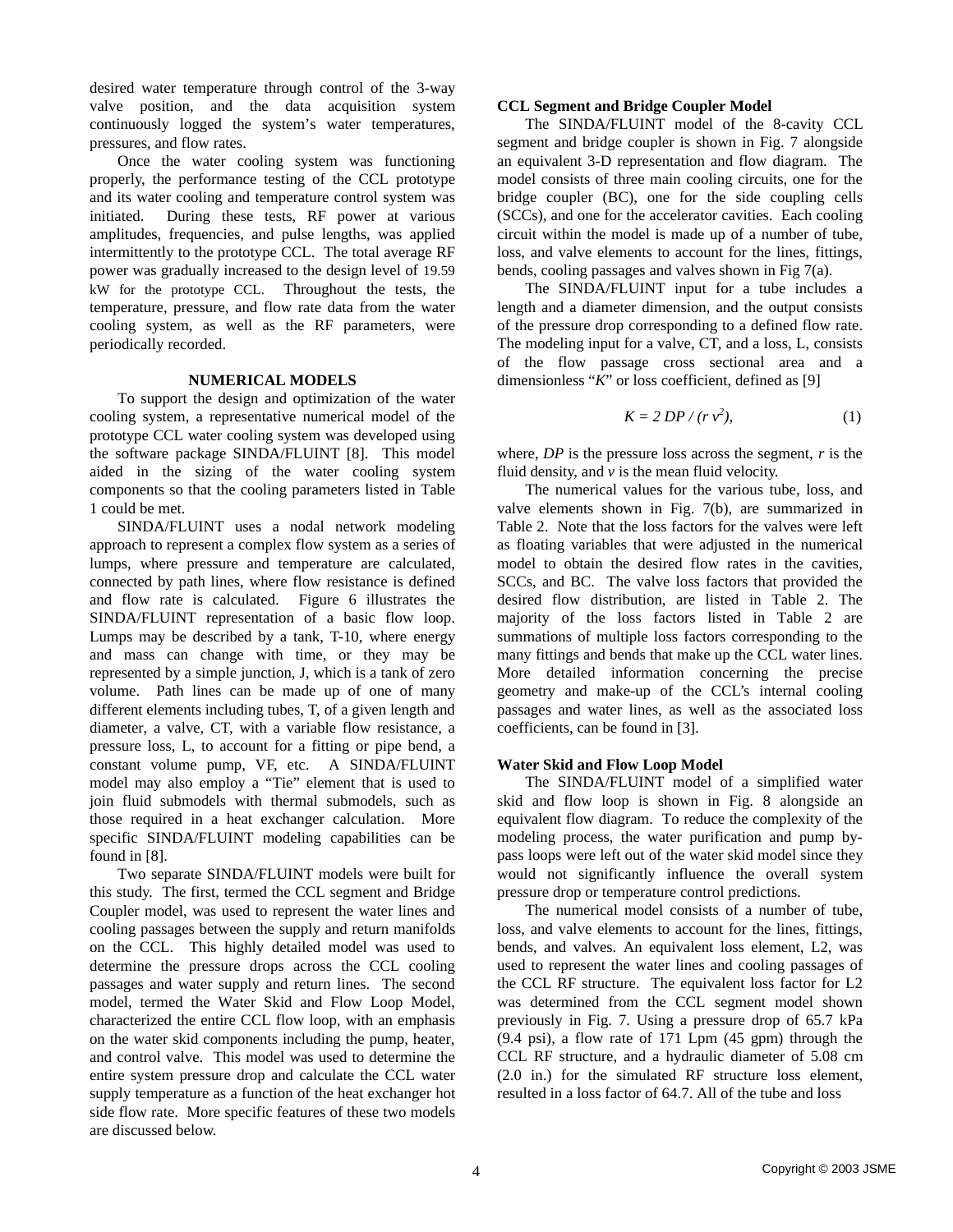| Table 2. Tube, loss, and valve parameters for the |
|---------------------------------------------------|
| CCL 8-cavity segment model.                       |

| Symbol & Description                     | Tube or          | Length                         | K                |
|------------------------------------------|------------------|--------------------------------|------------------|
|                                          | hydraulic        | [cm]                           | factor           |
|                                          | dia. [cm]        |                                |                  |
| T1: Outer cooling circuit line           | 7.6              | 30.5                           | 0.0              |
| T2: BC supply line                       | 1.0              | 58.4                           | 0.0              |
| T3: BC body cooling lines                | 0.3              | 88.9                           | 12.5             |
| T4: BC slug tuner cooling lines          | 1.0              | 88.9                           | 4.8              |
| T5: BC return line                       | 1.0              | 101.6                          | 0.0              |
| T6: SCC main supply line                 | 1.0              | 27.9                           | 0.0              |
| T7: SCC top grouping supply line         | 1.0              | 55.9                           | 0.0              |
| T8: SCC bottom grouping supply line      | 1.0              | 27.9                           | 0.0              |
| T9: SCC supply & return sub-manifold     |                  |                                | 0.0              |
| run lengths between SCC ports            | 1.0              | 10.2                           |                  |
| T10: Individual SCC supply line          | 1.0              | 25.4                           | 0.0              |
| T11: SCC cooling passage                 | 0.3              | 53.3                           | 0.0              |
| T12: Individual SCC return line          | 1.0              | 10.2                           | 0.0              |
| T13: SCC top grouping return line        | 1.0              | 12.7                           | 0.0              |
| T14: SCC bottom grouping return line     | 1.0              | 40.6                           | 0.0              |
| T15: SCC main return line                | 1.0              | 175.3                          | 0.0              |
| T16: Cavity main supply line             | 2.5              | 66.0                           | 0.0              |
| T17: Cavity top grouping supply line     | 2.5              | 7.6                            | 0.0              |
| T18: Cavity bottom group supply line     | 2.5              | 165.1                          | 0.0              |
| T19: Cavity internal headers             | 2.5              | 6.4                            | 0.0              |
| T20: Cavity top grouping return line     | $\overline{2.5}$ | 154.9                          | 0.0              |
| T21: Cavity bottom group return line     | 2.5              | 15.2                           | 0.0              |
| T22: Cavity main return line             | 2.5              | 55.9                           | 0.0              |
| L1: BC supply line losses                | 1.0              | N/A                            | 3.6              |
| L2: BC body cooling channel lossses      | 0.3              | N/A                            | 4.1              |
| L3: BC slug tuner channel losses         | 1.0              | N/A                            | 8.9              |
| L4: BC return line losses                | 1.0              | N/A                            | 3.57             |
| L5: SCC main supply line losses          | 1.0              | N/A                            | 3.64             |
| L6: SCC top group supply line losses     | 1.0              | N/A                            | 2.06             |
| L7: SCC bottom group supply line loss    | 1.0              | N/A                            | 1.86             |
| L8: Individual SCC supply line losses    | 1.0              | N/A                            | 3.69             |
| L9: SCC cooling passage losses           | 0.3              | N/A                            | 1.00             |
| L10: Individual SCC return line losses   | 1.0              | $\overline{N}/A$               | 3.69             |
| L11: SCC top group return line losses    | 1.0              | N/A                            | 1.82             |
| L12: SCC bottom group return line loss   | 1.0              | $\overline{\text{N}}/\text{A}$ | 2.06             |
| L13: SCC main return line losses         | 1.0              | N/A                            | 4.00             |
| L14: Cavity main supply line losses      | 2.5              | $\overline{N/A}$               | 3.76             |
| L15: Cavity top group supply line loss   | 2.5              | N/A                            | 0.86             |
| L16: Cavity bottom group supply loss     | 2.5              | N/A                            | 2.40             |
| L17: Cavity cooling passage losses       | 1.3              | N/A                            | 75.0             |
| L18: Cavity top group return line losses | 2.5              | $\overline{N}/A$               | 3.00             |
| L19: Cavity bottom group return loss     | 2.5              | N/A                            | 0.86             |
| L20: Cavity main return line losses      | 2.5              | N/A                            | 5.86             |
| CT1: BC valve                            | 1.0              | N/A                            | 142.2            |
| CT2: SCC valve                           | 1.0              | N/A                            | 24.4             |
| CT3: Cavity valve                        | 2.5              | N/A                            | $\overline{0.7}$ |

factor values for the water skid and flow loop model are summarized in Table 3. A more detailed breakdown of the water skid component's loss coefficients is given in [3].

A heat-input element, used to represent the heat dissipation from the RF structures and water heater, was placed immediately downstream of the RF structure loss element. A constant flow rate pump element, VF, was used to represent the performance of a centrifugal pump. SINDA/FLUINT was not capable of modeling a 3-way control valve. Therefore, a 2-way proportional valve was modeled in the heat exchanger by-pass line. This valve

configuration closely emulated the flow conditions encountered with the 3-way valve over the majority of its operational range. However, the use of the 2-way valve did not allow for the modeling condition where all of the water was by-passed around the heat exchanger.

Finally, a thermal sub-model of the heat exchanger was included in the water skid model. The development of this thermal sub-model first required the sizing of a commercially available flat plate heat exchanger to meet the temperature, heat load, and flow rate requirements listed in Table 1 [3], while providing reasonable pressure drops. Once the heat exchanger was selected, its thermal performance was incorporated in the numerical model in the form of a correlation that related the heat exchanger's overall heat transfer coefficient, *UA*, to the hot side water flow rate,  $Q_h$ , for a constant cold side flow rate:

$$
UA = (25.3Q_h + 65.7)/(Q_h + 8)
$$
 for  $Q_c = 72.2$  Lpm, (2)

$$
UA = (63.3Q_h + 164.3)/(Q_h + 17)
$$
 for  $Q_c = 551$  Lpm, (3)

where the units for *UA* are W/ $\degree$ C and for  $Q_h$  are Lpm.

|  |  |  |  | Table 3. Tube, loss, and valve parameters for water skid model. |  |  |  |
|--|--|--|--|-----------------------------------------------------------------|--|--|--|
|--|--|--|--|-----------------------------------------------------------------|--|--|--|

| Symbol & Description                  | Tube or   | Length | K      |
|---------------------------------------|-----------|--------|--------|
|                                       | hydraulic | [cm]   | factor |
|                                       | dia. [cm] |        |        |
| T1: Water skid outlet line            | 3.8       | 309.9  | 0.0    |
| T2: RF structure supply transfer line | 5.1       | 365.8  | 0.0    |
| T3: RF structure return transfer line | 5.1       | 365.8  | 0.0    |
| T4: Water skid inlet line             | 5.1       | 50.8   | 0.0    |
| T5: Heat exchanger inlet line         | 3.8       | 38.1   | 0.0    |
| T6: Heat exchanger line               | 3.8       | 2.5    | 0.7    |
| T7: Heat exchanger outlet line        | 3.8       | 144.8  | 0.0    |
| T8: Heat exchanger by-pass line       | 3.8       | 22.9   | 0.0    |
| T9: Pump inlet line                   | 3.8       | 132.1  | 0.0    |
| L1: Water skid outlet line losses     | 3.8       | N/A    | 12.2   |
| L2: Equiv. CCL RF structure loss      | 5.1       | N/A    | 64.7   |
| L3: Water skid inlet line losses      | 3.8       | N/A    | 2.1    |
| L4: Heat exchanger inlet line losses  | 3.8       | N/A    | 1.5    |
| L5: Heat exchanger outlet line losses | 3.8       | N/A    | 6.7    |
| L6: By-pass line manual valve loss    | 3.8       | N/A    | 1.8    |
| L7: Pump inlet line losses            | 3.8       | N/A    | 1.1    |
| CT1: 2-way control valve              | 3.8       | N/A    | Vary   |

### **RESULTS**

#### **Pressure Drop Predictions versus Measurements**

Table 4 provides a comparison between the numerically predicted and the experimentally measured pressure drops across the CCL RF structural components, as well as the entire RF structure and the water skid's pump. Note that while the flow rates were specified in the numerical model prior to the experiments, they had to be manually adjusted with proportional valves in the experimental set-up. Consequently, there are some minor discrepancies between the numerical and experimental flow rates. The error ranges for the empirical flow rate and pressure drop measurements, correspond to the accuracy limitations of the respective transducers. As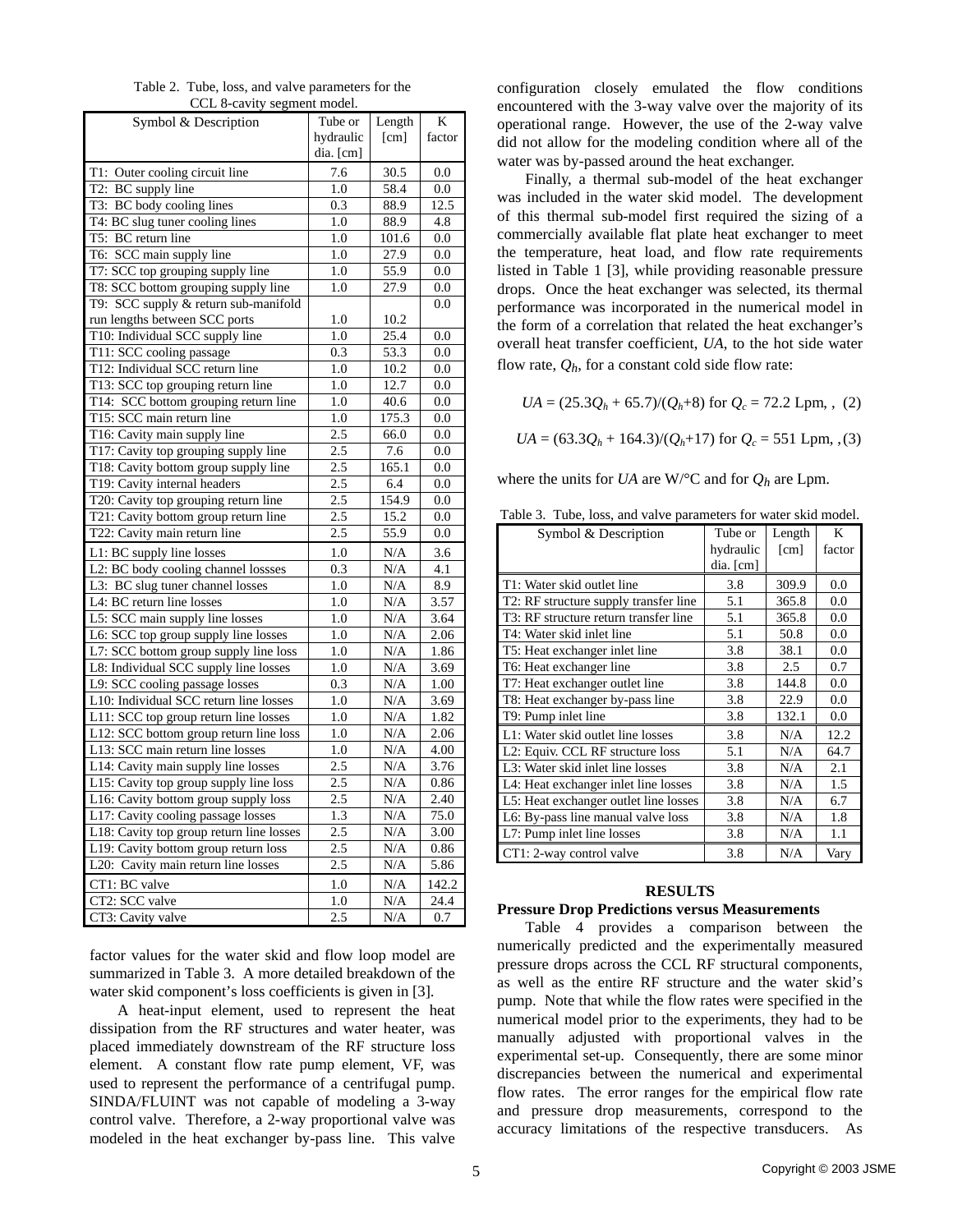Table 4 indicates, the numerical model did quite well to predict the pressure drops across the cavities, SCCs, and BC. In each case, the numerically predicted pressure drop is within, or just outside, the empirical accuracy range of the corresponding measured value. The discrepancies can be attributed primarily to the flow rate differences between the model and experiment.

|                     | SINDA/FLUINT            |             | Experimental     |                  |  |
|---------------------|-------------------------|-------------|------------------|------------------|--|
|                     | <b>Model Prediction</b> |             | Measurement      |                  |  |
| Component           | Flow Rate               | Pressure    | Flow Rate        | Pressure         |  |
|                     | [Lpm]                   | Drop        | [Lpm]            | Drop             |  |
|                     | (gpm)                   | [kPa] (psi) | (gpm)            | $[kPa]$ (psi)    |  |
| Upper               | 30.8                    | 39.2        | $33.1 \pm 1.9$   | $42.7 \pm 2.8$   |  |
| Cavities            | (8.1)                   | (5.6)       | $(8.7 \pm 0.5)$  | $(6.1 \pm 0.4)$  |  |
| Lower               | 38.4                    | 38.5        | $39.1 \pm 1.9$   | $39.9 \pm 2.8$   |  |
| Cavities            | (10.1)                  | (5.5)       | $(10.3 \pm 0.5)$ | $(5.7 \pm 0.4)$  |  |
| <b>Upper SCCs</b>   | 3.0                     | 12.6        | $3.4 \pm 0.04$   | $7.7 \pm 2.8$    |  |
|                     | (0.8)                   | (1.8)       | $(0.9 \pm 0.01)$ | $(1.1 \pm 0.4)$  |  |
| Lower SCCs          | 3.8                     | 12.6        | $3.4 + 0.04$     | $7.7 \pm 2.8$    |  |
|                     | (1.0)                   | (1.8)       | $(0.9 \pm 0.01)$ | $(1.1 \pm 0.4)$  |  |
| BC                  | 4.2                     | 5.6         | $4.2 \pm 0.04$   | $9.8 \pm 2.8$    |  |
|                     | (1.1)                   | (0.8)       | $(1.1 \pm 0.01)$ | $(1.4 \pm 0.4)$  |  |
| <b>RF</b> Structure | 364.8                   | 142.5       | $358.3 \pm 4.2$  | $138.3 \pm 2.8$  |  |
|                     | (96.0)                  | (20.4)      | $(94.3 \pm 1.1)$ | $(19.8 \pm 0.4)$ |  |
| Pump                | 364.8                   | 593.1       | $358.3 \pm 4.2$  | $569.4 \pm 2.8$  |  |
|                     | (96.0)                  | (84.9)      | $(94.3 \pm 1.1)$ | $(81.5 \pm 0.3)$ |  |

Table 4. Comparison of predicted and measured pressure drops within the CCL RF structure and water skid.

#### **Water Temperature Predictions versus Measurements**

In addition to the pressure drop assessments, an equally important task of the numerical modeling, was to predict the CCL RF structure water supply temperature, using the temperature control methodology discussed previously. Figure 9 displays numerical predictions of the CCL water inlet temperature as a function of the heat exchanger's hot side water flow rate for different heat loads, *q*, as well as various heat exchanger cold side flow rates, *Qc*, and cold side water inlet temperatures, *Tci*. Also plotted in Figure 9 are experimental measurements of the CCL water supply temperature for various conditions. The experimental data corresponds quite well with the numerical predictions, displaying agreement with both the absolute temperature values and the trends. More importantly, the experimental data indicates that the water cooling system provided both the necessary cooling of the RF structure and the required water temperature control.

## **CONCLUSIONS**

This study focused on the design, analysis, and testing of a water cooling and temperature control system for a prototype coupled cavity linear particle accelerator (CCL). As part of this study, two numerical flow network models were developed for the CCL RF structure and water cooling skid, and benchmarked with empirical water flow rate, pressure, and temperature data collected from a prototype CCL water cooling system. From the numerical

analysis and experimental measurements, the following key conclusions can be drawn:

- 1.The water cooling and temperature control system design, aided with the pump and heat exchanger sizing information from the numerical model, adequately met the heat removal and temperature regulation requirements of the CCL.
- 2.The numerical flow network models possessed sufficient accuracy to predict pressure drops within the CCL RF structure and water cooling skid. In addition, the numerical water skid model accurately predicted the CCL RF structure water supply temperature, using the temperature control methodology outlined in this study.
- 3.The accuracy of the modeling results demonstrates that flow network modeling, including the selection of flow loss coefficients and modeling of heat exchangers, can be successfully employed in designing a complex water cooling system.

#### **REFERENCES**

[1] Wangler, T., 1998, "RF Linear Accelerators," John Wiley and Sons, Inc., NY.

[2] Chao, A.W., and Tigner, M., 1999, "Handbook of Accelerator Physics and Engineering," World Scientific Publishing Company, NJ.

[3] Bernardin, J.D., Brown, R. Brown, S., Bustos, G., Crow, M., Gioia, J., Gregory, W., Hood, M., Jurney, J., Katonak, D., Konecni, Z., Marroquin, P., Medalen, I., and Weiss, R., 2001, "Spallation Neutron Source Coupled Cavity Linac Water Cooling and Resonance Control System Final Design Report," LA-UR-02-1214, Los Alamos National Laboratory.

[4] Dortwegt, R., Pasky, S., and White, M., 1999, "Improved Temperature Regulation of APS Linac RF Components," Proceedings of the  $19<sup>th</sup>$  International Linear Accelerator Conference, Chicago, IL.

[5] Floersch, R., Domer, G., and Jett, N., 1999, "Resonance Control Cooling System for the APT/LEDA CCDTL Hot Model," Proceedings of the  $18<sup>th</sup>$  Particle Accelerator Conference, NY, NY.

[6] Katonak, D., Bernardin, J., and Hopkins, S., 2001, "Water Purity Development for the Coupled Cavity Linac (CCL) and Drift Tube Linac (DTL) Structures of the Spallation Neutron Source (SNS) Linac," *Proceedings to the 2001 Particle Accelerator Conference*, TPAH097, Chicago, IL.

[7] Treml, C.A., Brown, S.K., and Bernardin, J.D., 2001, "Resonance Control Cooling System for a Proto-type Coupled Cavity Linac," *Proceedings to the 8 th International Conference on Accelerator and Large Experimental Physics Control Systems*, WEAPO76, San Jose, CA.

[8] SINDA/FLUINT, 1988, General Purpose Thermal/Fluid Network Analyzer, Version 4.1, User's Manual, Cullimore and Ring Tech., Inc., Littleton, CO.

Idelchik, I. E., 1996, "Handbook of Hydraulic Resistance," 3<sup>rd</sup> ed., Begell House, Inc., NY.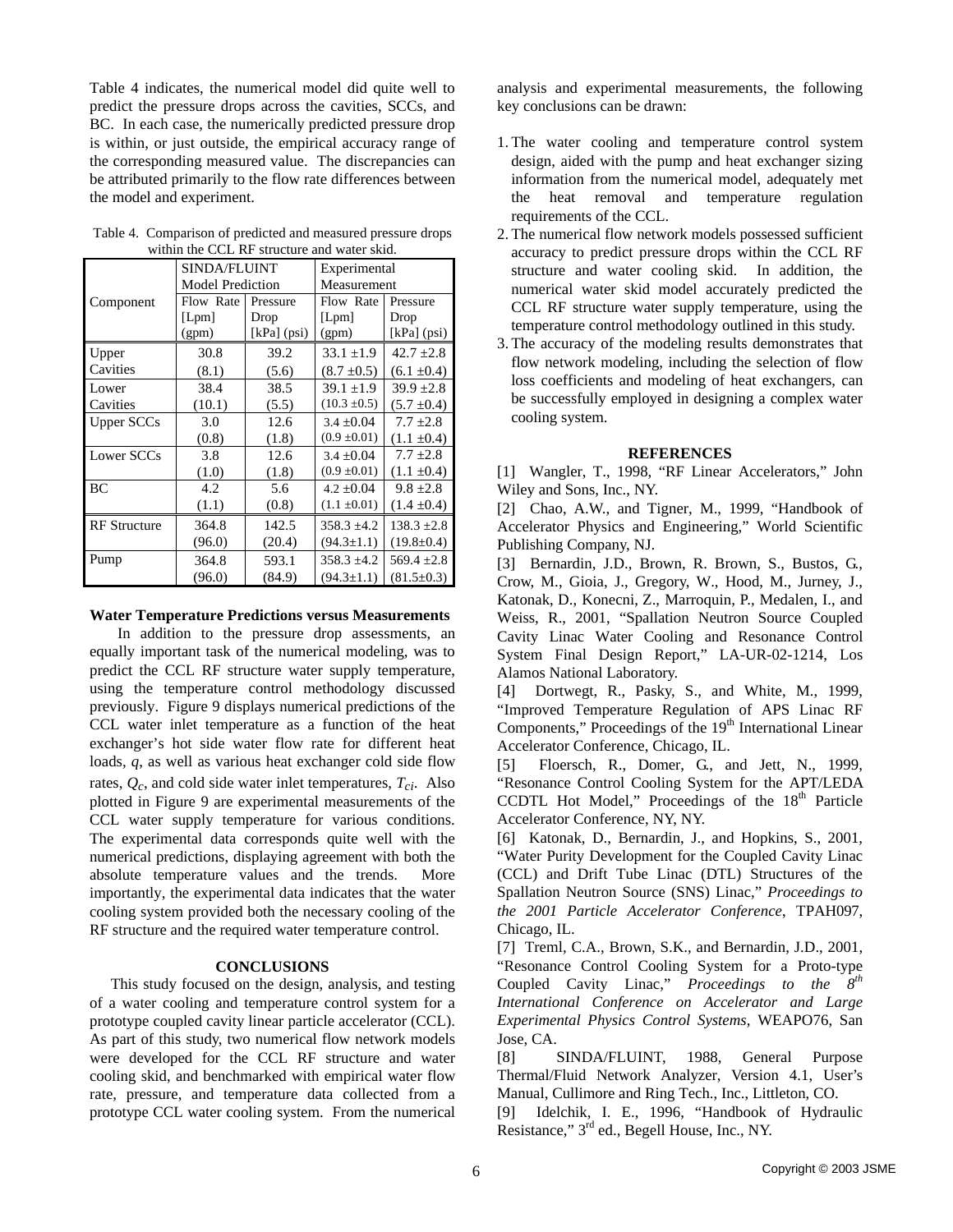

Figure 1. Schematic layout of the SNS, with exploded views of half a CCL module and its major R F structure components.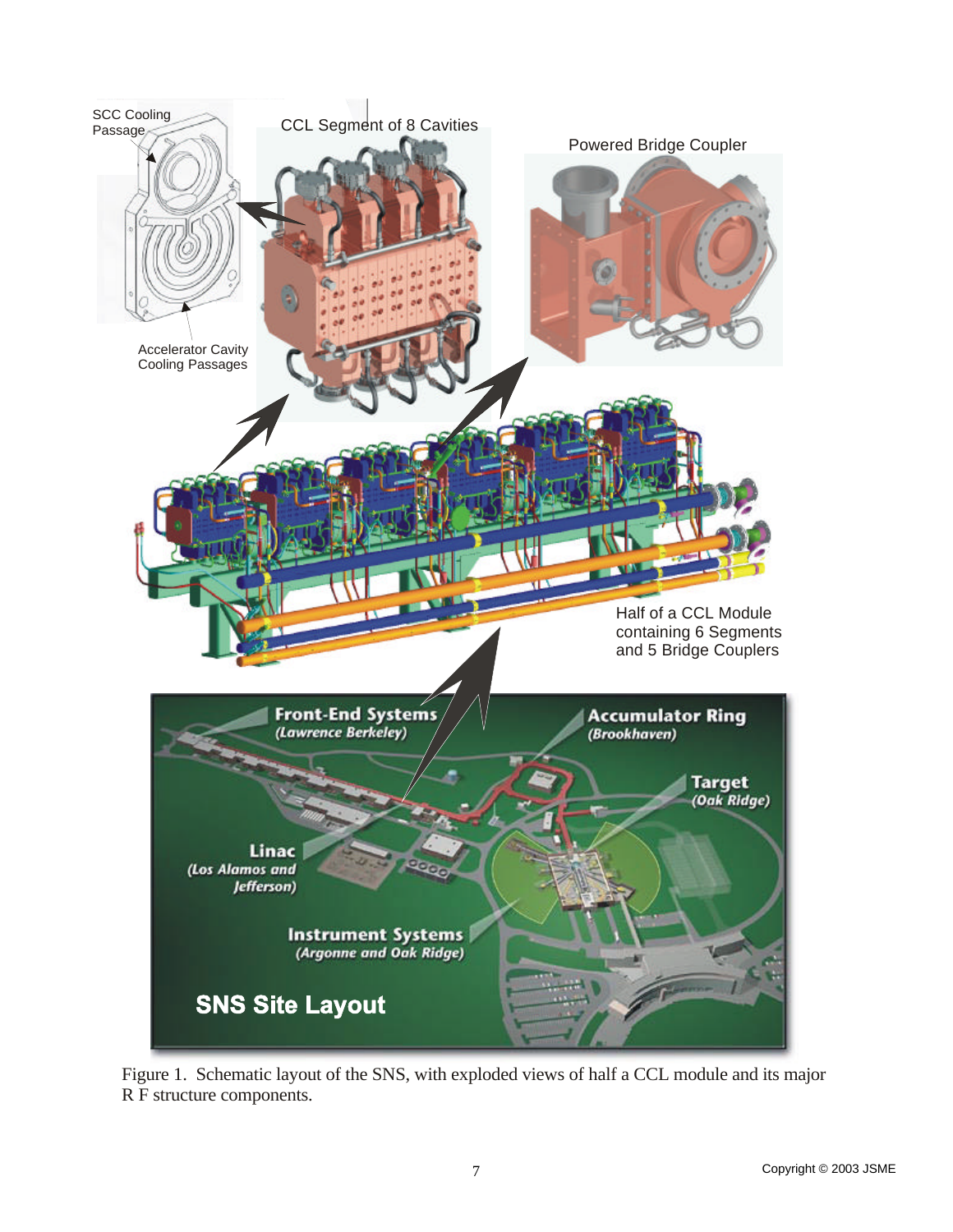

**Heat Exchanger Hot Side Water Flow Rate**

(b)

Figure 2. (a) Closed-loop linac water cooling system flow diagram and (b) water temperature vs. heat exchanger hot-side flow rate.



Figure 3. Schematic of the prototype CCL RF structure shown without the majority of the water cooling lines.



Figure 4. Piping and Instrumentation diagram of the prototype CCL water cooling system.



Figure 5. Photograph of the prototype water cooling and temperature control skid.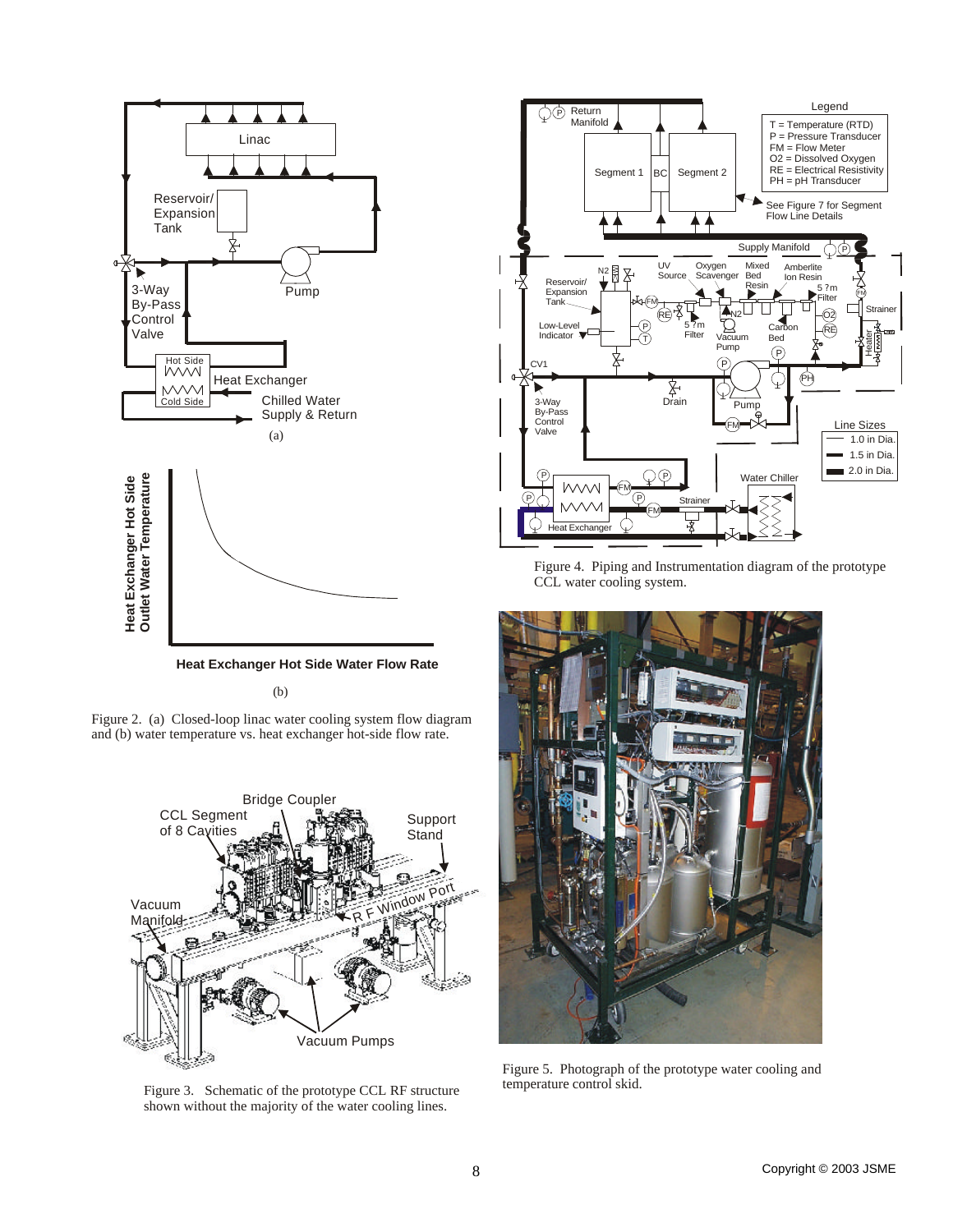

Figure 6. SINDA/FLUINT representation of a flow system.



Figure 7. (a) CCL 8 cavity segment and bridge coupler model3-D representation and flow diagram and (b) corresponding Sinda/Fluint model.